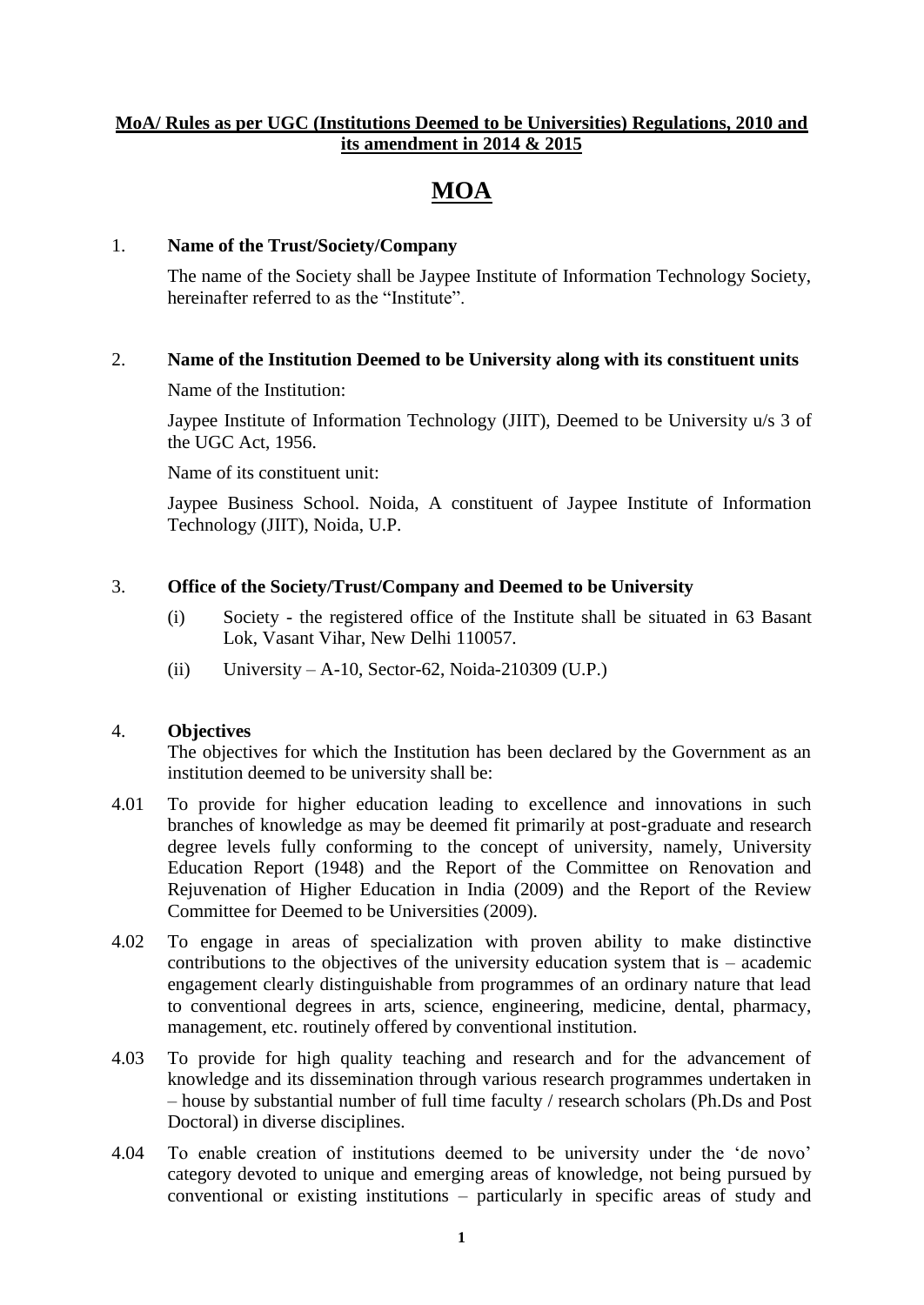research preferably sponsored by the Government of a State / UT or the Central Government regarded as important for strategic needs of the country or for the preservation of our cultural heritage, so determined by a well laid-out process of wide consultation with the eminent peers of academic community.

## 5. **Definitions**

In these Regulations unless the Context otherwise requires:

- 5.01 "Act" means the University Grants Commission Act, 1956 [Act 3 of 1956].
- 5.02 "Campus" means the institution deemed to be university at its headquarters, wherein its major facilities, faculty, staff, students and its Academic Department are located in a city/town/village in India. While "Off-Campus Centre" means an approved (by the Central Government) centre of the institution deemed to be university beyond its Campus in the country, an "off-shore Campus" means an approved (by the Central Government) centre of the institution deemed to be university beyond its Campus and outside India.
- 5.03 "Commission" means the University Grants Commission (UGC) constituted under the Act or any other body empowered to regulate an institution deemed to be university under any law for the time being in force.
- 5.04 "Committee of Experts" means a Committee appointed by the Commission consisting of academics, researchers or other experts in the relevant fields of knowledge and notified under these Regulations for such purpose as it may specify; and there may be as many Committees of Experts as the Commission may determine for different purposes.
- 5.05 "Constitution Institution" means an institution operating under the administrative, academic and financial control of the sponsoring body and declared as such under the Notification.
- 5.06 "De-novo Institution" means an institution devoted to innovations in teaching and research in unique and "emerging areas of knowledge", so determined by eminent peers of the academic community in the concerned disciplines.
- 5.07 "Emerging area of knowledge" means such area of knowledge as may be notified from time to time by the Commission on the recommendation of a Committee of Experts constituted by the Commission for the purpose; and, such Committee shall make its recommendation having regard to the stage of development of studies and research in relevant disciplines as well as the potential and need for raising standards of study and research thereof, in India.
- 5.08 "Government" means the Central Government, unless the context so specifies.
- 5.09 "Institution" means an institution for higher education engaged in teaching and research of high academic standards at the undergraduate, post-graduate of higher levels.
- 5.10 "Institution deemed to be university" means an institution for higher education so declared, on the recommendation of the Commission, by the Central Government under Section 3 of the Act.
- 5.11 "Processing Fee" means the charges that have to be paid by the applicant institution to the Commission along with the application for processing such application. This amount shall take into account the expenditure to the incurred by the Commission for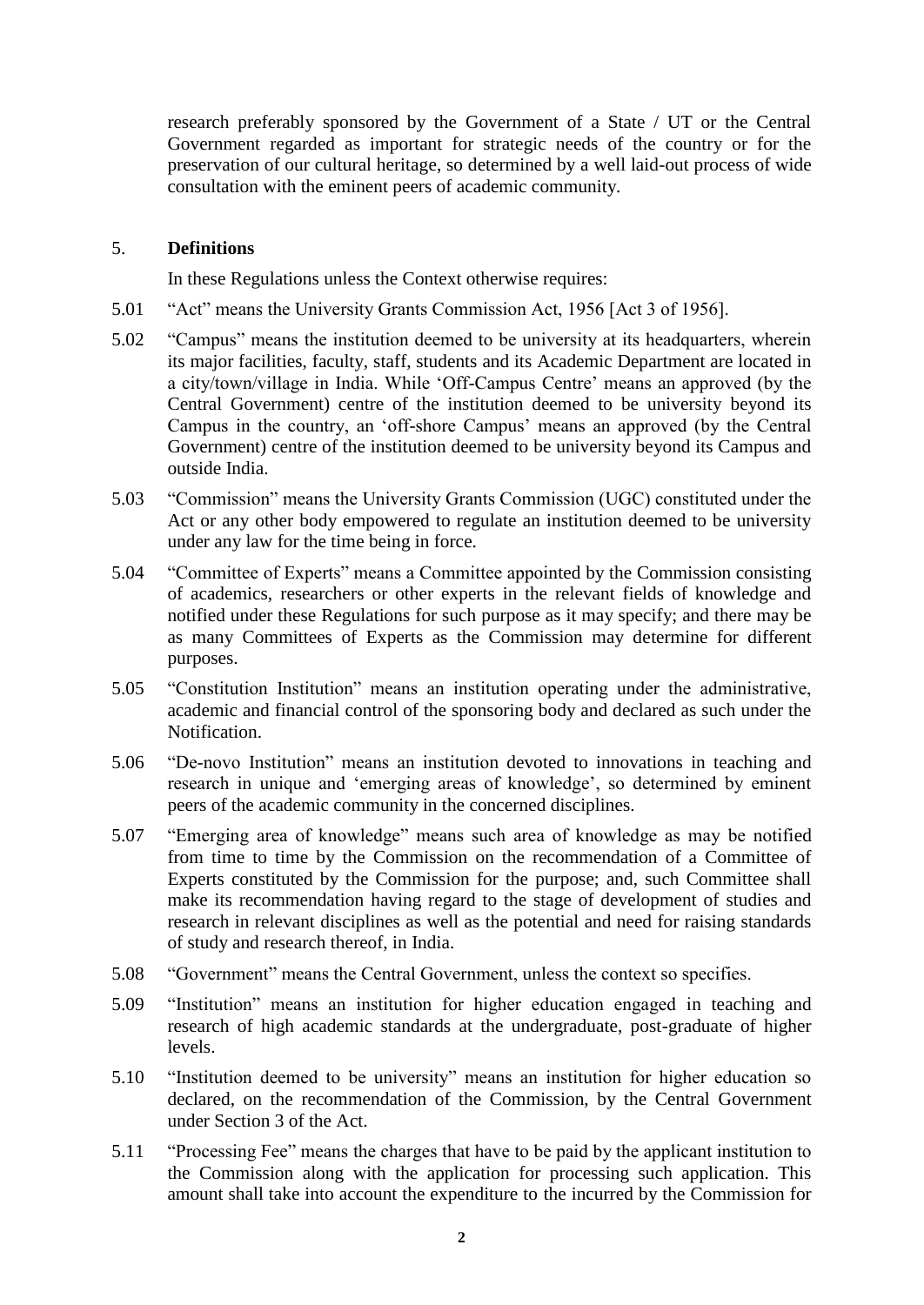processing an application that shall include onsite visits of Expert Committees of the Commission. The Commission shall prescribe the processing fee and revise it from time to time.

- 5.12 "Notification" means a notification issued by the Central Government in the Official Gazette declaring an institution for higher education, as an institution deemed to be university u/s 3 of the Act.
- 5.13 "Sponsoring body" means a body being a charitable or a not-for-profit Society or Trust making an application for declaring an institution under its administrative, academic and financial control as a deemed to be university.
- 5.14 "Statutory body" means a body constituted under any law for the time being in force for determining or maintaining standards of quality in the relevant areas of higher education and bodies known as All India Council for Technical Education (AICTE), Medical Council of India (MCI), Dental Council of India (DCI), National Council for Teacher Education (NCTE), Bar Council of India (BCI), Indian Nursing Council (INC), etc. shall be the Statutory bodies for the purposes of these Regulations.

#### 6. **Powers and Functions of the Deemed to be University.**

To carry out its objectives and for the management and properties of the Deemed to be University, it shall have the following powers:

- 6.01 To establish courses of study and research and to provide instruction in such branches of study as the Institute deems appropriate for the advancement of learning and dissemination of knowledge in such branches;
- 6.02 to confer degrees and to grant Diplomas and/or Certificates to persons who have satisfactorily completed the approved courses of study and/or research as may be prescribed and shall have passed the prescribed examinations;
- 6.03 to institute and award visitorship, fellowship, exhibits, prizes and medals;
- 6.04 to conduct innovative experiments in new methods and technologies in the field of technical education in order to maintain international standards of such education, training and research;
- 6.05 to prescribe courses and curricula for various courses of studies and provide for flexibility in the education system;
- 6.06 to conduct examinations and grant such degrees, diplomas or other academic distinctions as may be laid down in the regulations, subject to recognition by any statutory body under any law, if required;
- 6.07 to develop and maintain relationship with centers of excellence in Information Technology in India and abroad for education, training and research including distance learning programs;
- 6.08 to receive funds from industries, international organizations or any other source, and gifts or donations or benefactions or bequests or properties both movable and immovable from donors or benefactors or testators or transferors, as the case may be;
- 6.09 to deal with property belonging to or vested in the Institute in any manner which is considered necessary for promoting the objects of the Institute;
- 6.10 to demand and receive such fees as may be laid down by the regulations;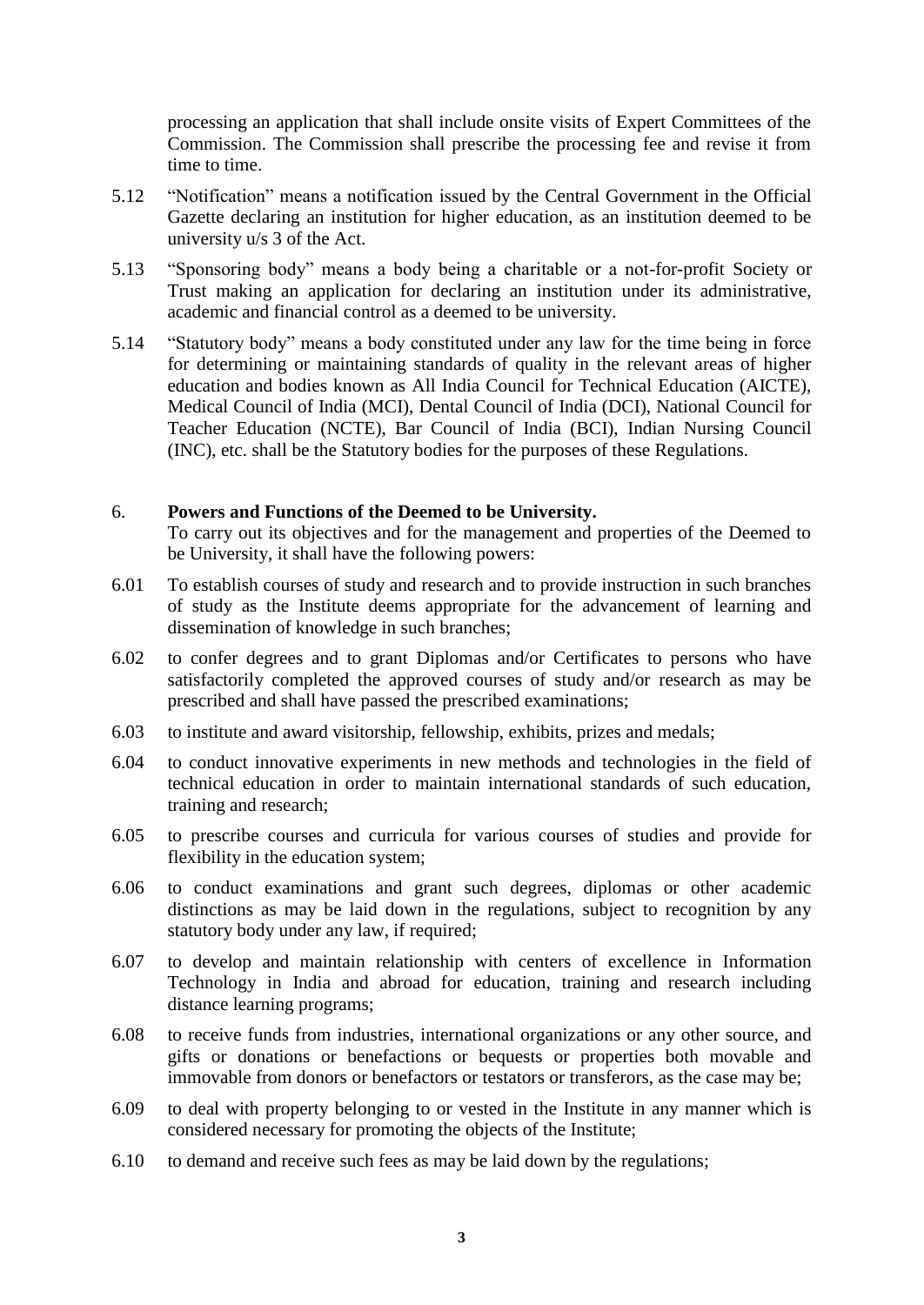- 6.11 to co-operate with other national and international institutions in the conduct of research and higher education;
- 6.12 to take decisions on questions of policy relating to the administration of the affairs and working of the Institute;
- 6.13 to take decisions regarding the admission of students for the courses offered by the Institute;
- 6.14 to appoint such officers, teachers, and other employees as are necessary for carrying out the functions of the Institute;
- 6.15 to confer the designations of Professor, Associate Professor, Assistant Professor, and Lecturer or any other equivalent designations upon any person who is engaged in teaching, research and consultancy work of the Institute;
- 6.16 to develop linkages with the industry for fulfillment of the objectives of the Institute;
- 6.17 to accredit the relevant courses of other centers/institutions of the corporate sector and others;
- 6.18 to develop and maintain twinning arrangements with other Institutes/Universities/Organizations/Centers of excellence in India and abroad for education, training and research including distance education;
- 6.19 to admit any other center/institution established and run by the Jaiprakash Sewa Sansthan, the Sponsoring Trust of this Institute, anywhere in India and abroad as a constituent body of the Institute for the purpose of its academic program and admitting it for the award of Degrees, Diplomas and Certificates of the Institute on fulfillment of the prescribed requirements by the recipients;
- 6.20 to establish any other Institute Campus anywhere in India and abroad in accordance with UGC Guidelines; and
- 6.21 to do such other acts and things as may be necessary for the furtherance of the objects of the Institute.
- 6.22 No new department within the campus, off-campus centres/institutions/off-shore campus, shall be started without approval of Academic Council of the Institute and the UGC.
- 6.23 Programmes under Distance Education Mode shall not be started without approval of DEC and UGC.

#### 7. **Governing System**

The Institution Deemed to be University is registered as a not-for profit Society under the Societies Registration Act in accordance with the following provisions:-

7.01 The proposed institution deemed to be university shall be registered as a not-for profit Society under the Societies Registration Act, 1860 or as a not-for-profit Trust under the Public Trust Act or as a not-for-profit company under section 8 of the Companies Act, 2013 (hereinafter referred to as the Managing Societies/Trust/Company), which shall be owned by a not-for-profit Society registered under the Societies Registration Act, or a not-for-profit Trust registered under the Public Trust Act, or a not-for-profit company registered under section 8 of the Companies Act, 2013 (hereinafter referred to as the Sponsoring Society/trust/Company), or in case of a public funded deemed to be University, by the Government: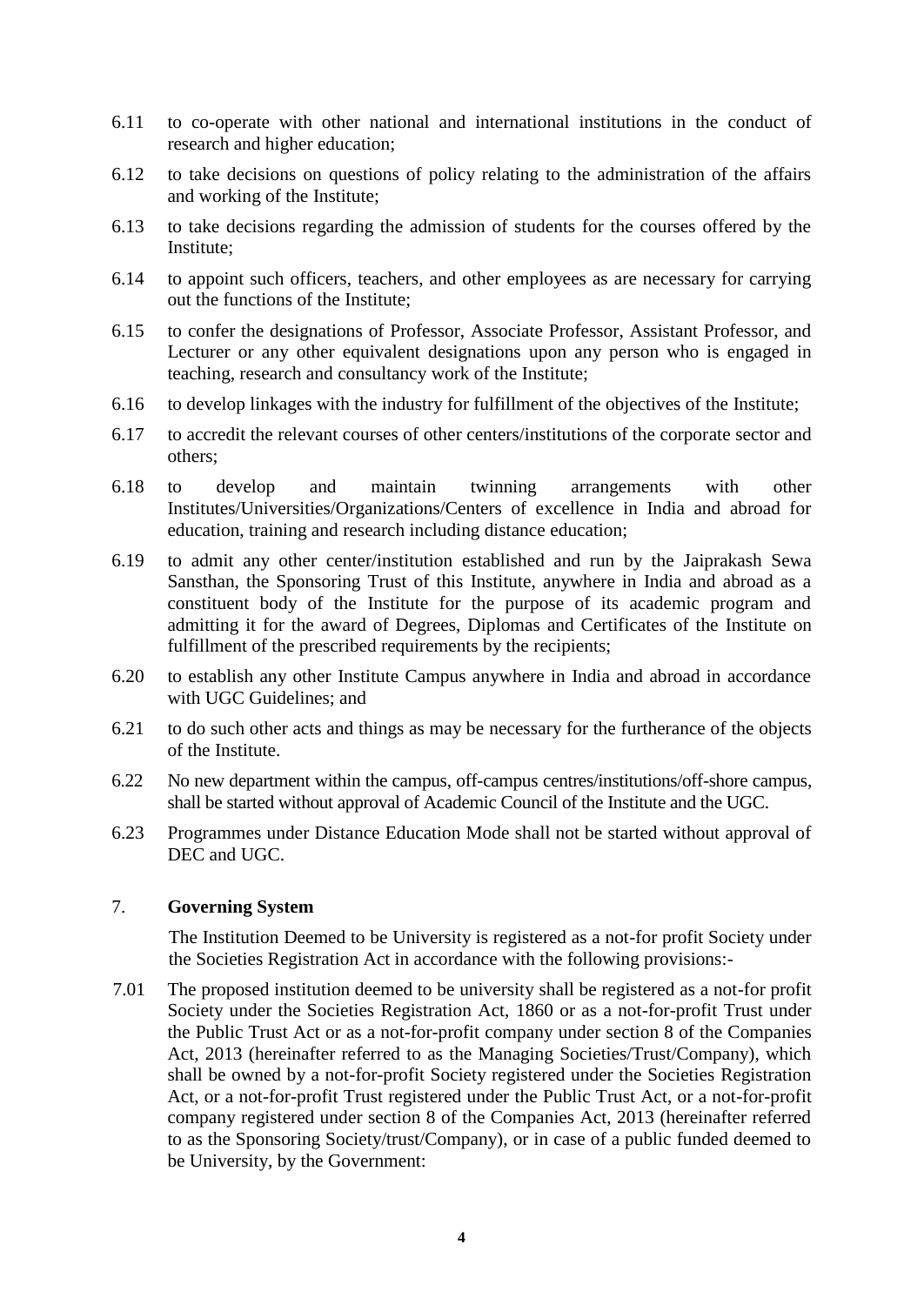Provided that the members/trustees/promoters of a Managing Society/Trust/Company of a deemed to be a university, not being a public funded deemed to be university, shall not be directly or indirectly connected with the members/trustees/promoters of the sponsoring Society/Trust/Company.

- 7.02 Among the authorities of the deemed to be universities, there shall be a Chancellor who shall be appointed by the sponsoring Society/Trust/Company and shall be an eminent educationist or a distinguished public figure other than the President/trustee/promoter of the sponsoring Society/Trust/Company or his/her close relative.
- 7.03 There shall be no position of Pro-Chancellor(s).
- 7.04 The highest governing body of the deemed to be university shall be a Board of Management to be headed by the Vice-Chancellor. This body shall consist of a minimum of ten members and a maximum of twelve members.
- 7.05 The Board of Management of the institution shall be independent of the sponsoring society/Trust/Company with full autonomy to perform its academic and administrative responsibilities. The number of representative(s)  $/$  nominee(s) of the trust (or) society on the Board of Management shall be limited to a maximum of two.
- 7.06 The Board of Management shall consist of eminent persons capable or contributing to and upholding university ideals and traditions.
- 7.07 There shall be a Board of Management consisting of the following:
	- (i) Vice-Chancellor………. Chairperson
	- (ii) Pro Vice-Chancellor (wherever applicable)
	- (iii) Deans of Faculties not exceeding two (by rotation based on seniority)
	- (iv) Three eminent academics as nominated by the Chancellor
	- (v) One eminent academic to be nominated by the Central Government in consultation with UGC.
	- (vi) Two teachers (from Professors, Associate Professors) by rotation based on seniority.
	- (vii) Maximum of two nominee of sponsoring society/Trust/company
	- (viii) The Registrar, who shall be the Secretary.

The term of membership of the Board of Management and its powers are as given in the Rules of the Institute.

- 7.08 The Vice Chancellor shall be an eminent academic and shall be appointed in the manner laid down under clause 6.2 in Annexure-2.
- 7.09 All other statutory bodies of the deemed to be university shall be as described in the Rules of the Institute.
- 7.10 Notwithstanding anything contained in these Regulations, the governance system and management structure of a public funded institution Deemed to be University may be in accordance with the decision of the Central Government or the State Government, as the case may be.

#### 8. **Admission and Fee Structure**

8.01 No institution deemed to be university shall, for admission in respect of any course or programme of study conducted in such institution, accept payment towards admission fee and other fees and charges,-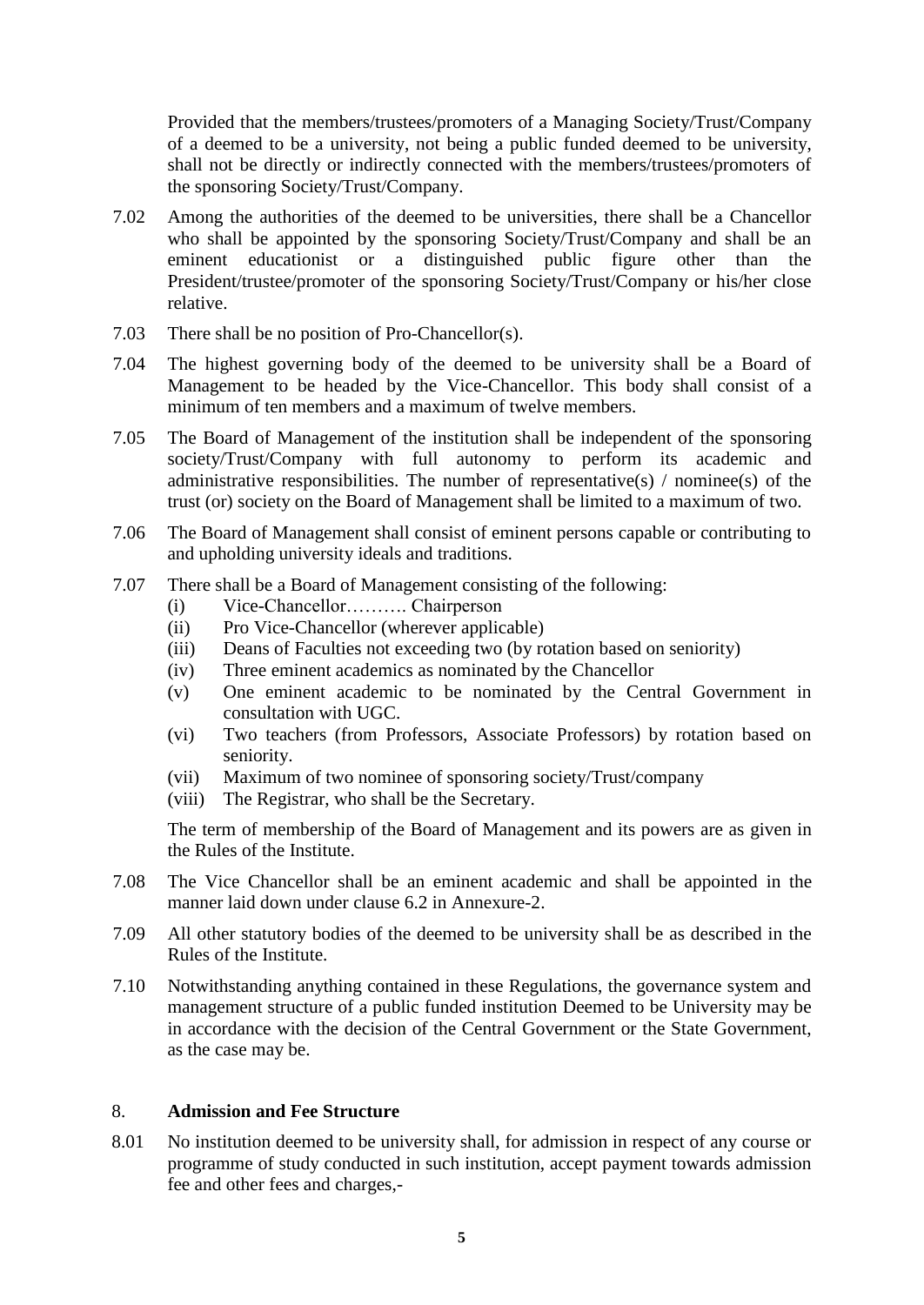- a) other than such fee or charges for such admission as fixed in accordance with the Fee Regulations framed by the Government or by the Commission in this behalf from time to time, which shall be declared by it in the prospectus for admission against any such seat, and on the website of the institution; and
- b) without a proper receipt in writing issued for such payment to the concerned student admitted in such institution.
- 8.02 No institution deemed to be university shall charge any fee for an admission test other than an amount representing the reasonable cost incurred by it in conducting such test:

Provided further that an institution deemed to be university shall not engage in commercialization of education in any manner whatsoever, and shall provide for equity and access to all deserving students.

- 8.03 Admission of students to an institution deemed to be university, public or private, shall be made in the following manner:
	- (i) In case the appropriate statutory authority has specified the process of selection for admission to any course, or programme of study in any institution which includes conducting competitive admission test for ascertaining the competence of any person to pursue such course of programme of study, in that case, no person shall be admitted to such course or programme of study in such institution, except through an admission test conducted by a recognized body or such institution or a group of institutions if such institution or group of institutions have been so authorized by the Central Government or a State Government or any statutory authority.
	- (ii) In case the process of selection for admission to any course or programme of study in any institution including conducting competitive admission test has not been specified under sub-clause (i), in that case, no person shall be eligible for admission to such course or programme of study in such institution except through inter se merit to be specified in the prospectus of each institution:

Provided that admission of Non-Resident Indians (NRI)/Persons of Indian Origin (PIO)/Foreign students to institutions deemed to be university shall be governed by the Guidelines/Regulations framed by the Commission in this behalf from time to time.

- 8.04 Every institution deemed to be university shall
	- a) maintain the records of entire process of selection of candidates, and preserve such records for a minimum period of five years;
	- b) exhibit such records on its website; and
	- c) be liable to produce such records, whenever called upon to do so by any statutory authority or by the Government under any law for the time being in force.
- 8.05 Every institution deemed to be university shall publish, before expiry of sixty days prior to the date of the commencement of admission to any of its courses or programmes of study, a prospectus containing the following for the purposes of informing those persons intending to seek admission to such institution and general public, namely:-
	- (i) each competent of the fee, deposits and other charges payable by the students admitted to such institution for pursuing a course or programme of study, and the other terms and conditions of such payment;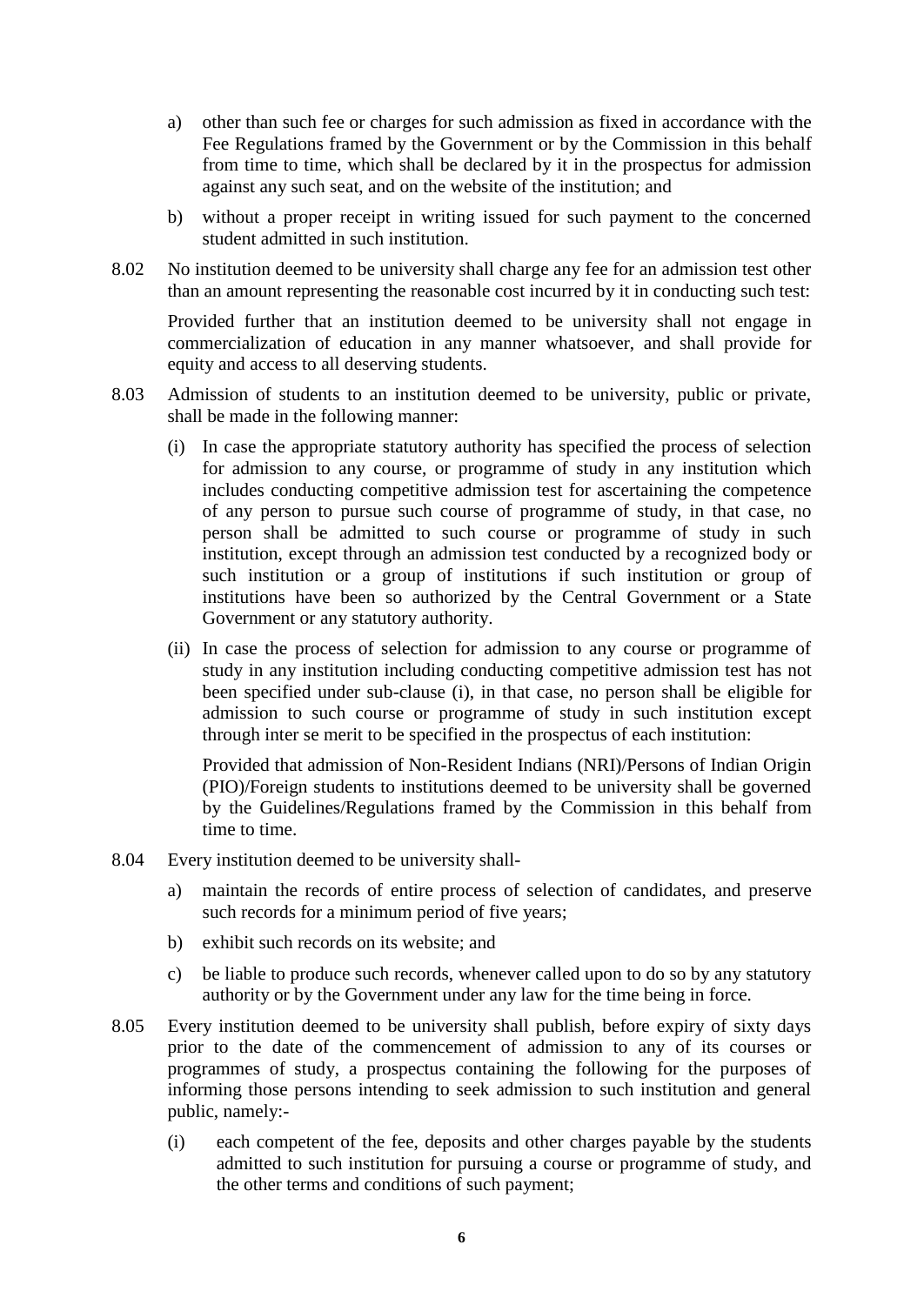- (ii) the percentage of the tuition fee and other charges refundable to a student admitted in such institution in case such student withdraws from such institution before or after completion of course or programme of study and the time within, and the manner in, which such refund shall be made to the student;
- (iii) the number of seats approved in respect of each course or programme of study for the academic year for which admission is proposed to be made;
- (iv) the conditions of eligibility including the minimum and maximum age limit of persons for admission as a student in a particular course or programme of study, where so specified by the institution;
- (v) the educational qualifications specified by the relevant statutory authority/body, or by the institution, where no such qualifying standards have been specified by any statutory authority;
- (vi) the process of admission and selection of eligible candidates applying for such admission, including all relevant information in regard to the details of test or examination for selecting such candidates for admission to each course or programme of study and the amount of fee to be paid for the admission test;
- (vii) details of the teaching faculty, including therein the educational qualifications and teaching experience of every member of its teaching faculty and also indicating therein whether such member is on regular basis or visiting basis;
- (viii) the minimum pay and other emoluments payable for each category of teachers and other employees;
- (ix) information in regard to physical and academic infrastructure and other facilities including hostel accommodation, library, hospital or industry wherein the practice training to be imparted to the students and in particular the facilities accessible by students on being admitted to the institution;
- (x) broad outline of the syllabus specified by the appropriate statutory body or by institution, as the case may be, for every course or programme of study, including the teaching hours, practical sessions and other assignments;
- (xi) all relevant instructions in regard to maintain the discipline by students within or outside the campus of the institution, and, in particular, such discipline relating to prohibition of ragging of any students and the consequences thereof and for violating the provision of any regulations in this behalf under the University Grants Commission Act, 1956 or other law for the time being in force.

Provided that the institution deemed to be university shall publish information referred to in items (i) to (xi) of this clause on its website, and the attention of the prospective students and the general public shall be drawn to such publication on the website through advertisements displayed prominently in the different newspapers and through other media;

Provided further that the institution deemed to be university may publish prospectus in accordance with this clause at any time before the expiry of sixty days specified under this clause.

8.06 Every institution deemed to be university shall fix the price of each printed copy of the prospectus, being not more than reasonable cost of its publication and distribution and no profit be made out of this publication, distribution or sale of prospectus.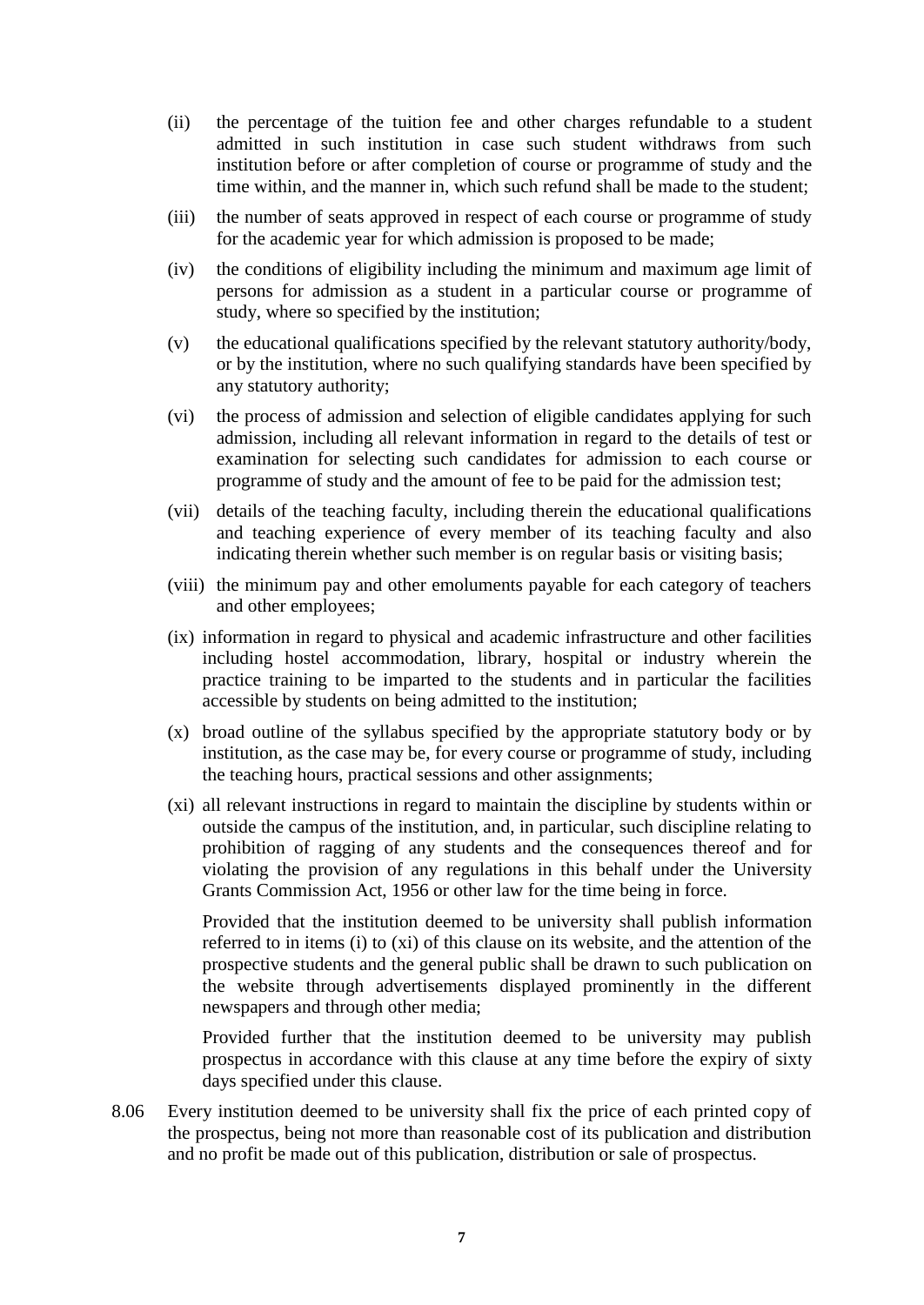- 8.07 No institution deemed to be university shall, directly or indirectly, demand or charge or accept, capitation fee or demand any donation, by way of consideration for admission to any seat or seats in a course or programme of study conducted by it.
- 8.08 No person shall, directly or indirectly, offer or pay capitation fee of give any donation, by way of consideration either in cash or kind or otherwise, for obtaining admission to any seat or seats in a course or programme of study in any institution deemed to be university.
- 8.09 No institution deemed to be university, who has in its possession or custody, of any document in the form of certificates of degree, diploma or any other award or other document deposited with it by a person for the purpose of seeking admission in such institution, shall refuse to return such degree, certificate award or other document with a view to induce or compel such person to pay any fee or fees in respect of any course or programme of study which such person does not intend to pursue or avail any facility in such institution.
- 8.10 In case a student, after having admitted to an institution deemed to be university, for pursuing any course or programme of study in such institution, subsequently withdraws from such institution, no institution in that case shall refuse to refund such percentage of fee deposited by such student and within such time as has been mentioned in the prospectus of such institution.
- 8.11 No institution deemed to be university shall, issue or publish
	- a) any advertisement for inducing students for taking admission in the institution, claiming to be recognized by the appropriate statutory authority where it is not so recognized; or
	- b) any information, through advertisement or otherwise in respect of its infrastructure or its academic facilities or of its faculty or standard of instruction or academic or research performance, which the institution, or person authorized to issue such advertisement on behalf of the institution knows to be false or not based on facts or to be misleading.
- 8.12 On being declared an institution deemed to be university, an institution shall admit students to its approved academic programme, under its enrolment, only from the academic session that follows the Notification issued by the Central Government:

Provided that enrolment of students to the institution, for any reason whatsoever, in anticipation of the declaration as an institution deemed to be university or inclusion of the institution under the ambit of an institution deemed to be university, shall render the application invalid;

Provided further that the students already on the rolls of the institution prior to the date of application for declaration as an institution deemed to be university or its inclusion under the ambit of an institution deemed to be university shall continue to be students, for all purposes, of the affiliating university with whom they have already been enrolled, and shall also be awarded degree only by that affiliating university.

#### 9. **Maintenance of Standards**

An Institution deemed to be university shall maintain standards, higher than the minimum, of instruction, academic and physical infrastructure, qualifications of teachers, etc. as prescribed for college level instructions by the Commission or by the Statutory / Regulatory body concerned, such as All India Council for Technical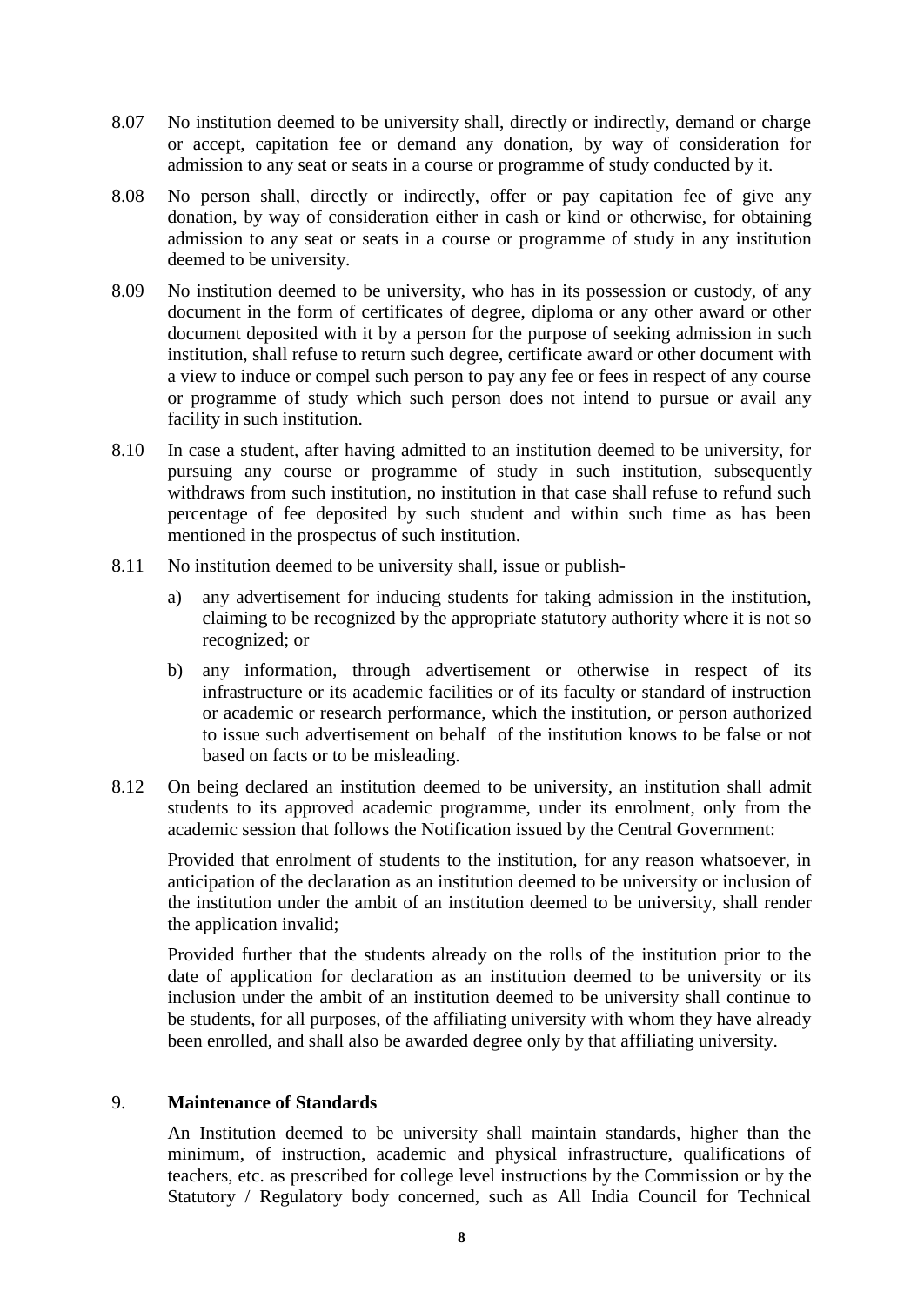Education (AICTE), medical Council of India (MCI), Dental Council of India (DCI), National Council for Teachers Education (NCTE), Bar Council of India (BCI), Indian Nursing Council (INC), etc. and shall obtain their approval for running various programmes of study, wherever applicable. This shall be periodically monitored by the duly constituted Committee (s) of the Commission.

#### 10. **New Departments, Off-Campus centers and Off-Shore campuses**

- 10.01 An Institution deemed to be university shall normally operate within its own main Campus as is declared by the Central Government in the notification and conduct approved programmes of study falling within the area of its specialization.
- 10.02 If an institution deemed to be university wishes to start a new Department dealing with a subject which is not in the field of its specialization or in an allied field, it may do so only if that field is covered under the objectives for which the institution deemed to be university was established, and with the prior approval of the Commission.
- 10.03 An Institution deemed to be university may be allowed to operate beyond its approved geographical boundaries and start Off-Campus(es) / Off-shore Campus(es) under the following conditions:
	- (i) It has been in existence as an institution deemed to be university for a minimum period of three years.
	- (ii) It has been conducting post-graduate programmes and research.
	- (iii) Its has earned a reputation for excellent and innovative teaching, which, inter alia, includes practicing academic and examination reforms like introducing modular structure, continuous internal evaluation, etc. and for meaningful and purposeful research and extension activities.
	- (iv) It has a good track record of conforming to the relevant Regulations / norms of the Commission and other Statutory / Regulatory bodies regarding minimum standards of instruction, qualification of faculty, merit-based admission of students on an all India basis and reasonable fee structure;
	- (v) It has obtained prior approval of the Statutory / Regulatory body to start the new department / programme, wherever applicable, and undertakes to comply with all the requirements of the said body;
	- (vi) It has a currently valid accreditation from National Accreditation and Assessment Council (NAAC) with the highest grade offered;
	- (vii) It has adequate financial resources for starting the proposed new department / off-campus centre / off-shore campus;
	- (viii) It has not entered into any franchise agreement, either overtly or covertly, with any other organization for establishing and running the off-campus center / off-shore campus of the institution deemed to be university.
	- (viii-a) An institution deemed to be university shall be allowed to operate maximum of six off-campuses beyond its approved geographical boundaries.
- 10.04 A new Department in the Campus or in the approved off-Campus Centre shall be established by an institution deemed to be university only with the prior approval of the Commission.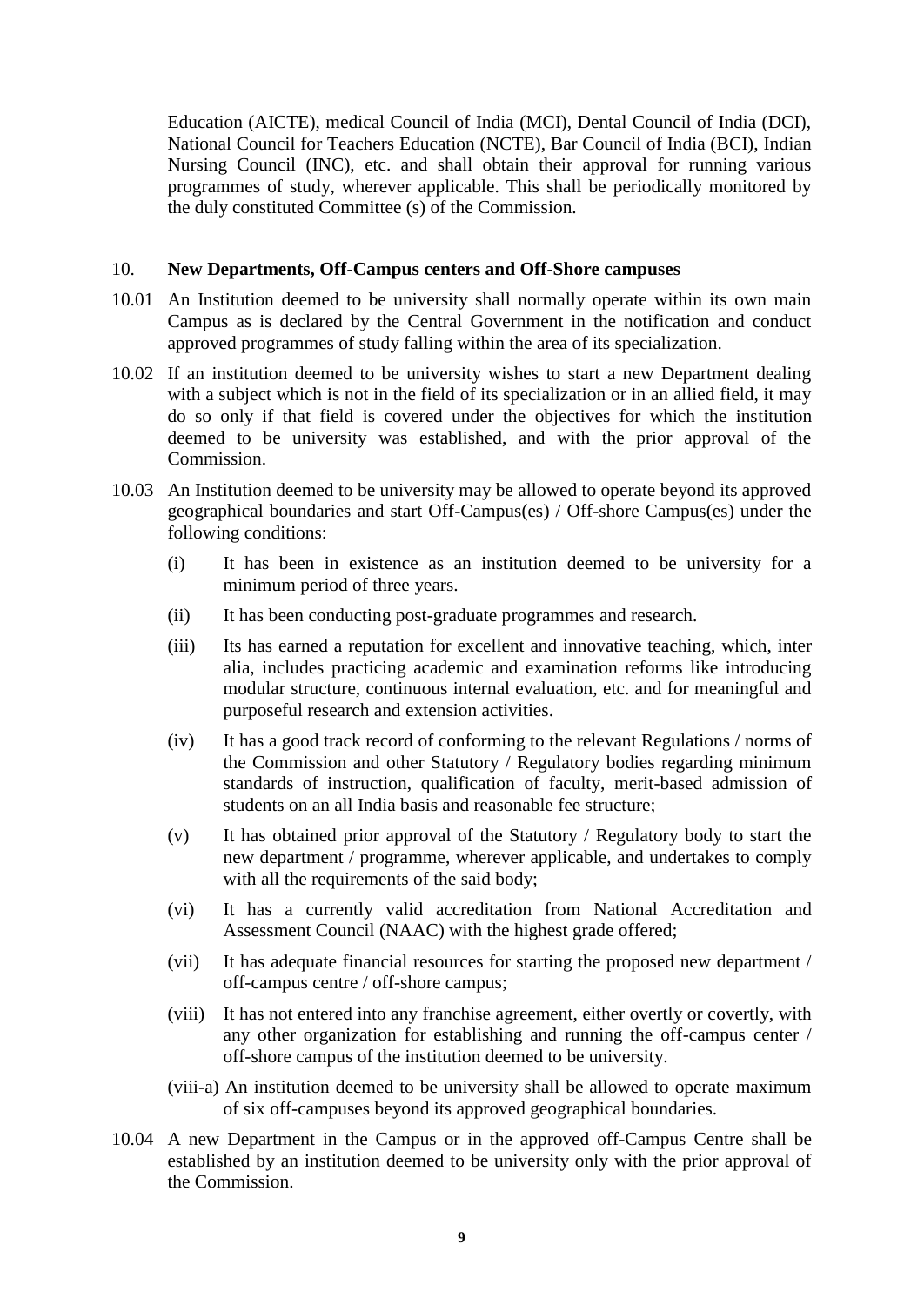- 10.05 An off-Campus Centre shall be established by an Institution Deemed to be University with the prior approval of the Central Government on the recommendations of the commission. The central Government shall also consider the views of the state / UT Government concerned where the Off-Campus centre is proposed to be established.
- 10.06 An off-shore Campus of an institution deemed to be university shall be established with the prior permission of the Central Government, on the recommendation of the Commission:

Provided that the Country, where such off-shore Campus is proposed to be established, requires grant of approval by it for such establishment, then the application to the Central Government for permission shall be made along with the approval granted by that country:

Provided further, that if the country where such off-shore Campus is proposed to be established requires prior concurrence of the Government of India for the approval, referred to the first proviso, of that country to be granted, then the Central Government, on the recommendation of the UGC, may give a "No Objection" to the proposal but such "No Objection" shall not be construed as permission of the Central Government to the institution deemed to be university to establish an off-shore Campus. Such an institution deemed to be university shall also submit an undertaking that it shall comply with all laws, norms or standards prescribed by that country where the off-shore Campus is proposed to be established.

- 10.07 An institution deemed to be university intending to start a new off-Campus Centre/off-shore Campus shall apply to the Government of India in the prescribed proforma at least six months prior to the proposed date of starting the Centre/ Offshore Campus. The Government of India shall forward the proposal to the Commission for its advice. In case of establishment of a new Department in the Campus or an approved off-Campus Centre, the application in the prescribed format shall be sent directly to the Commission.
- 10.08 The Commission shall cause to be undertaken a spot visit / verification of the proposed off-Campus(es) and off-shore Campus(es) to verify the infrastructure facilities, progarmmes, faculty, financial viability, etc. before sending its advice to the Central Government. In case of a proposal for establishment of a new Department, the Commission shall arrive at a decision after the spot visit.
- 10.09 In case such permission is not granted, the institution deemed to be university may reapply for such permission, but not before two years from the date of rejection of its earlier application.
- 10.10 The off-Campus Centre / off-shore Campus shall have adequate academic and physical infrastructure facilities as per the norms and standards prescribed by the Commission and the Statutory / Regulatory body concerned. Such facilities shall be proportionate to the size and activities of the off-Campus Centre / off-shore Campus. The off-shore Campus of the institution deemed to be university shall also comply with all norms and standards of the country in which it is established.
- 10.11 The off-Campus Centre / off-shore Campus shall be directly administered by the parent institution deemed to be university in matters of admission, instruction, evaluation, conferring of degrees, etc. In case of the off-shore Campus, lease in the name of the institution deemed to be university may be acceptable (as per the procedure of the country in which such off-shore campus is proposed to be established). In case lease is not permissible in any particular country, land and other assets in the name of a Strategic Partner shall be accepted. For this, the institution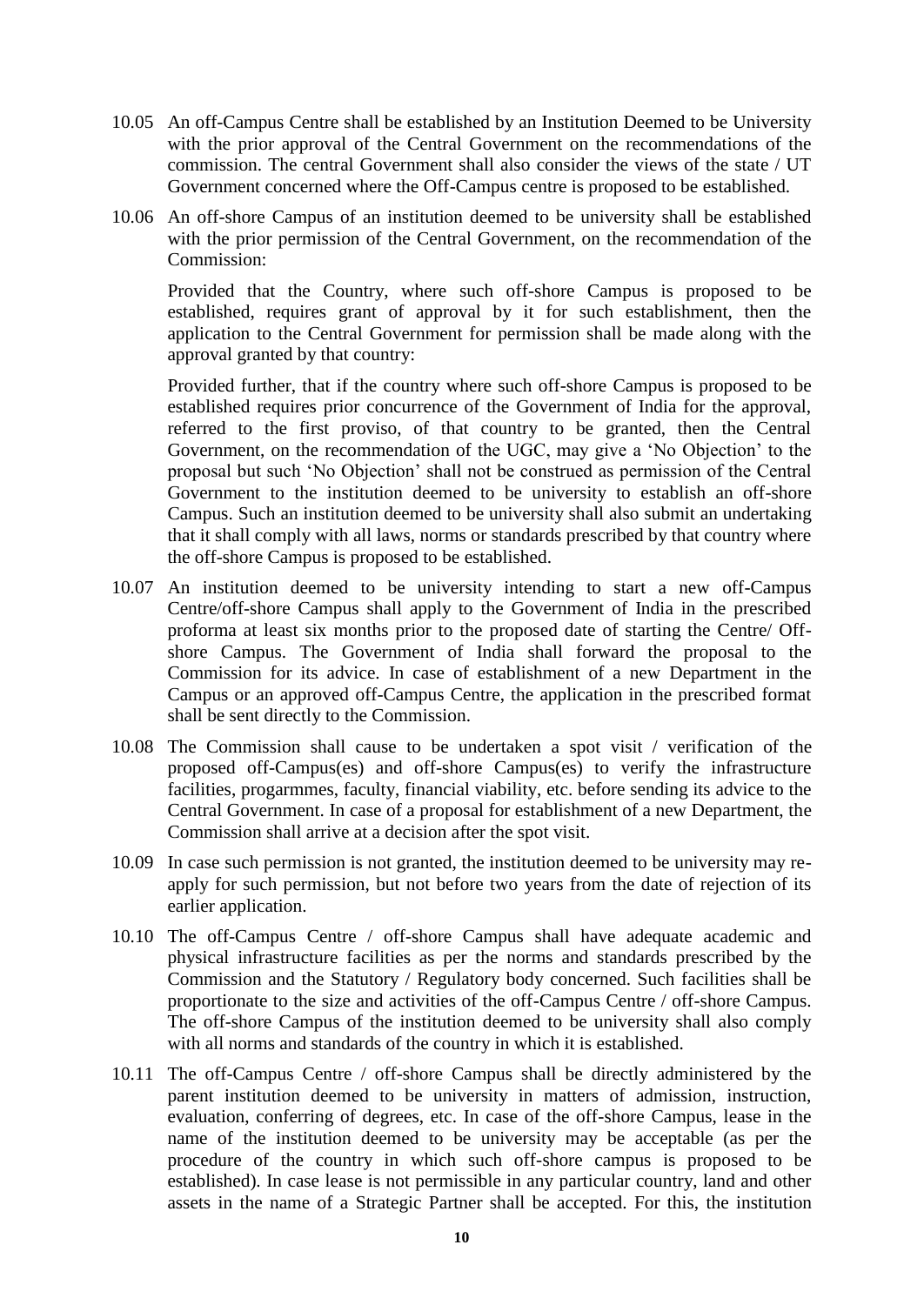deemed to be university shall have a duly registered MOU / collaboration with the Strategic Partner which shall be governed in accordance with the law for the time being in force, in India.

- 10.12 The new Department / off-campus centre / off-shore Campus shall offer only those programmes of study which are approved by the appropriate bodies of the institution deemed to be university and the statutory bodies of the institution deemed to be university and the statutory / regulatory body concerned such as All India Council for Technical Education (AICTE), Medical Council of India (MCI), Dental Council of India (DCI), Pharmacy Council of India (PCI), National Council for Teachers Education (NCTE), Bar Council of India (BCI), Indian Nursing Council (INC), etc. wherever applicable. In case of any new or existing institution of higher learning proposed to be brought under the ambit as a constituent unit of any existing institution deemed to be university, only those students who were admitted in such institutions on a date subsequent to the date of notification of the declaration under Section 3 of the UGC Act 1956 in regard to bringing the institution under the ambit of existing institution deemed to be university and therefore, for the award of degree or any other qualification by the institution deemed to be university on successful completion of their respective courses or programmes of study.
- 10.13 In the case of an off-shore Campus, the remittances of funds from / to the main Campus shall be governed by the Reserve Bank of India rules.
- 10.14 The over-all performance of an off-Campus Centre / off-shore Campus shall be monitored by the Commission biennially for six years and subsequently after five year and whose directions on management, academic development and improvement shall be binding on the Campus.
- 10.15 If the functioning of the Campus / off-Campus Centre of an institution deemed to be university does not meet the standards stipulated by the Commission and remains unsatisfactory for two consecutive reviews, as assessed by the Commission, the institution deemed to be university may be instructed by the Central Government, on the advice of the Commission, to close down the off-Campus Centre / Campus concerned. The commission may initiate action against such erring institutions deemed to be universities even on the basis of complaints received against such Centres/Campuses in the interest of the students the commission may allow the centre /campus to function till the last batch of students enrolled therein, as on the date of such instruction, passes out. The institution deemed to be university shall take appropriate steps to safeguard the interests of the faculty / staff at the Centre / Campus. In the event of closure of the Centre/Campus, the assets and liabilities thereof shall revert to the institution deemed to be university.
- 10.16 The Commission may give in "in-principle No Objection" to the institution deemed to be university for establishing an off-Campus Centre, wherever required by the Statutory Councils, if the Commission is so satisfied about the viability of the proposal; but such "No Objection" shall not be construed as permission of the Commission to the institution deemed to be university to established an off-Campus Centre. In all such cases, formal proposals(s) shall be examined by the Commission under these Regulations. The institution deemed to be universities shall not admit student(s) to its courses(s) in such off-Campus Centre(s) before the permission is granted by the Commission to such proposal(s).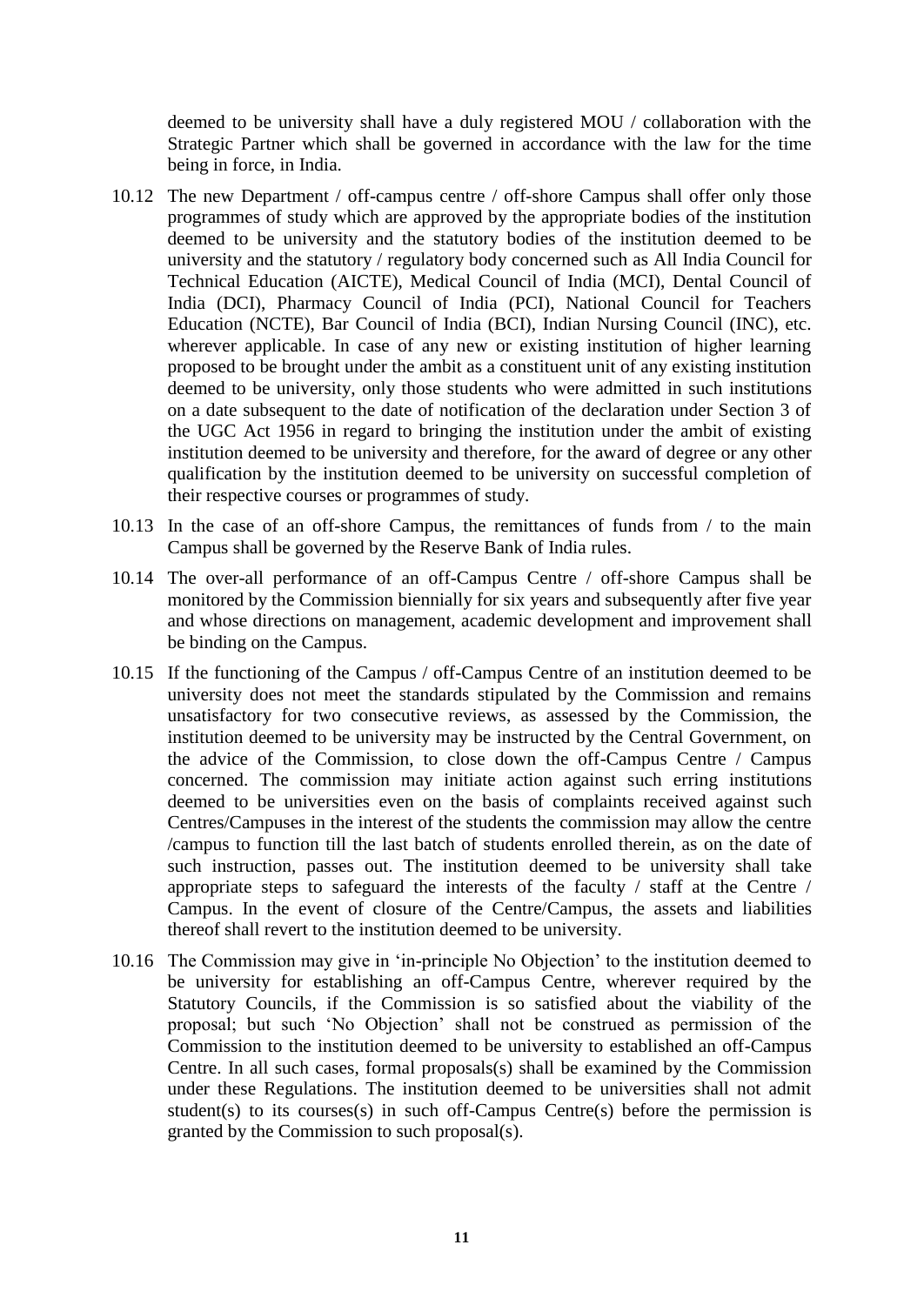#### 11. **Inclusion of other institutions under the ambit of institution deemed to be university**

- 11.01 An Institution deemed to be university may apply, in the proforma prescribed by the Commission, for inclusion of institution existing under the same management as its constituent institution / unit after confirmation of its declaration as an institution deemed to be university, as mentioned under article 8.12.
- 11.02 All institutions deemed to be universities shall necessarily comply with the conditions that the Commission may insist upon in this regard from time to time, to prevent franchising of education.
- 11.03 If an institution existing under the same management is affiliated to a university it shall be included in the ambit of the institution deemed to be university only on its disaffiliation from the affiliating university. The affiliating university shall also give its consent to the effect that the students of that particular institution(s) who have already been enrolled under it, shall continue to puruse their courses under its affiliation for all purposes and that it shall also award degrees to these students upon successful completion of the courses they are presently pursuing at such institution(s).
- 11.04 Such institution shall have accreditation with the highest grade offered, which is currently valid, either from National Assessment and Accreditation Council (NAAC) or all its eligible courses shall be accredited with the highest grade offered, which is currently valid, by National Board of Accreditation (NBA) or an accreditation agency recognized by the Commission from time to time.
- 11.05 An institution deemed to be university intending to bring an institution within its ambit as its constituent until shall submit a proposal, in duplicate, in the proforma prescribed by the Commission, to the Secretary, Ministry of Human Resource Development (Department of Higher Education) Government of India, subject to the said institution fulfilling the eligibility criteria and other relevant conditions stipulated under these Regulations.
- 11.06 The Ministry of Human Resource Development, Government of India shall refer one copy of the proposal to the Commission for advice.
- 11.07 The Commission shall then adopt the procedure described under articles 8.05 to 8.07 to examine the proposal so received by it.
- 11.08 The Commission shall verify all the relevant factors and aspects through its Expert Committee before making a suitable recommendation to the Ministry of Human Resource Development, Government of India.
- 11.09 The Inspection report as well as the recommendation of the Expert Committee along with the opinion / comments of the Statutory / Regulatory body concerned and the views, if any, of the State Government concerned shall be examined by the Commission as per procedure before making recommendation to the Ministry of Human Resources Development, Government of India.
- 11.10 If rejected, the Central Government shall inform the institution, accordingly.
- 11.11 After taking the relevant steps of the procedure prescribed in article 8, the Central Government shall notify the inclusion of the institution under the ambit of the institution deemed to be university on being satisfied that institution deemed to be university has:
	- (i) earned a reputation for excellent and innovative teaching, for meaningful and purposeful research, for practicing academic and examination reforms like modular structure, continuous internal evaluation, etc. and for extension activities; and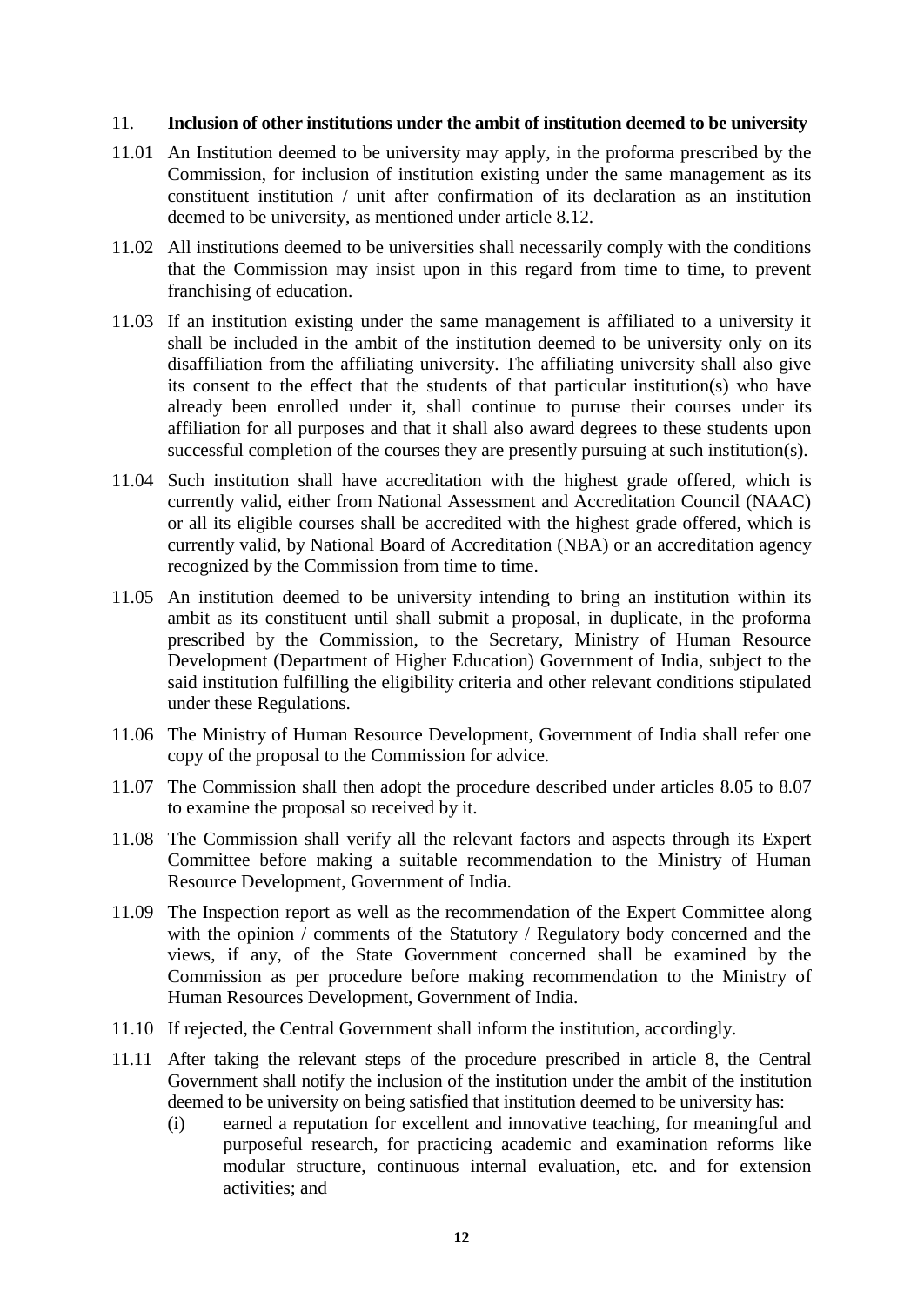- (ii) a good track record of conforming to the relevant Regulations / norms of the Commission and the Statutory / Regulatory body concerned regarding minimum standards of instruction, qualifications of teachers, merit-based admission of students on an all India basis and reasonable fee structure.
- 11.12 On an institution coming under the ambit of the institution deemed to be university, the institution deemed to be university shall award degrees only to the students enrolled in the institution after the institution concerned disaffiliates itself from the affiliating university. The students enrolled in such an institution prior to its inclusion under the ambit of the institution deemed to be university, shall, receive their degrees from the university to which the institution was affiliated at the time of their enrollment.
- 11.13 Once an institution comes under the ambit an institution deemed to be university, it shall be at par with an off-Campus of the institution deemed to be university, and all articles of these Regulations relating to off-Campus Centres of institutions deemed to be universities shall be applicable to it.
- 11.14 The entire movable and immovable property as well as the existing manpower of the institution and its records (except those pertaining to the students who had already registered till they pass out the Institution) shall be transferred to the institution deemed to be university before the notification.
- 11.15 If an institution, not being under the same registered Society / Trust, is desirous of coming under the ambit of an institution deemed to be university. it shall apply to the Society / Trust and become a part of the Society / Trust, as per procedure of Societies Registration Act or Trust Act, as the case may be. Thereafter, the Society / Trust shall follow these Regulations to bring it under the ambit of the institution deemed to be university.
- 11.16 If the application of an institution deemed to be university for bringing and institution under its ambit is rejected for any reason whatsoever, the institution deemed to be university shall be eligible to re-apply, but not before two years from the date of the rejection of it earlier such application.

# 12. **Joint Programmes**

- 12.01 An institution deemed to be university may conduct joint academic programme(s) with other Universities / Institutions deemed to be universities in India and abroad with the prior approval of the Commission. The proposed joint programe(s) shall conform to the Acts and Rules of the Commission that shall apply to such programmes from time to time.
- 12.02 There shall be sufficient safeguards so as to protect the interests of students enrolled in such programmes.
- 12.03 The joint programmes shall be subjected to mandatory assessment and accreditation.

#### 13. **Institution Deemed to be University open to all**

13.01 Admission and employment in an institution deemed to be university shall be open to all citizens of India regardless of race, religion, caste or creed and the area / place of residence in India.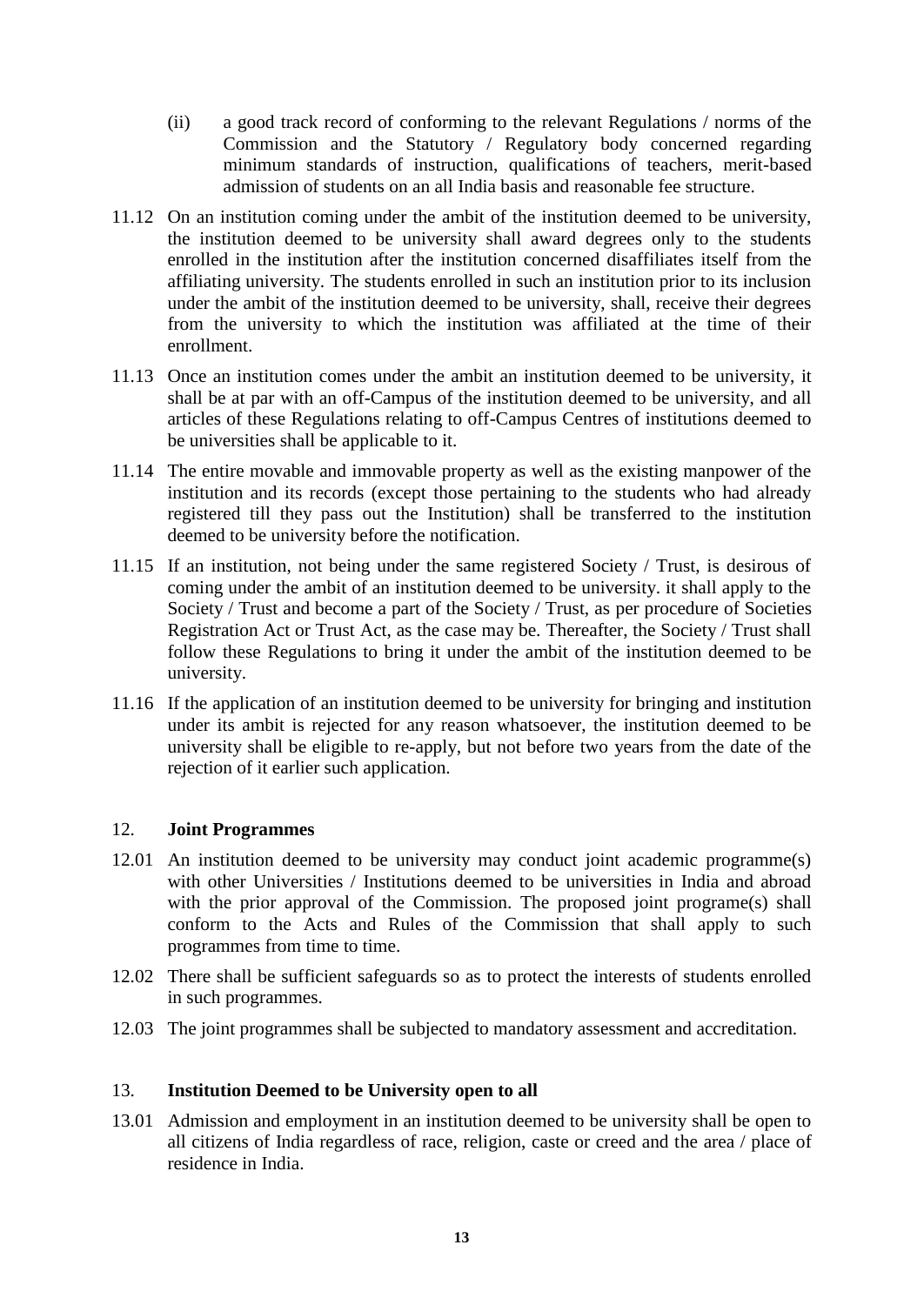13.02 All policies and procedures, as applicable to the university level institutions of public and privately funded institutions respectively, shall apply to the appropriate category of institutions deemed to be universities.

## 14. **Institution Deemed to be University to be Unitary**

Once an institution is declared as a unitary institution deemed to be university, it shall not affiliate any other institution.

## 15. **Reservation Policy**

The institution deemed to be university shall implement the reservation policy in admissions and recruitment, in accordance with any Act of Parliament for the time being in force.

#### 16. **Distance Education**

No institution deemed to be university, so declared by the Central Government subsequent to these Regulations, shall be allowed to conduct courses in the Distance mode. Also, such institutions declared as such, prior to these Regulations, shall not be allowed to conduct courses in the Distance mode from any of its off-Campus Centre / off-shore Campus approved subsequent to these Regulations.

"Provided that where an institution deemed to be university is conducting programmes in distance education from within its geographical boundaries shall continue to do so only with the approval of the concerned statutory body, and in any case not after expiry of ten years from the commencement of the UGC (Institutions Deemed to be Universities) (Amendments) Regulations, 2014."

# 17. **Meetings of University Bodies**

The Institution deemed to be university shall conduct meeting of all its statutory bodies, like Board of Management, Academic Council, etc. at regular intervals as per the Regulations and the minutes of each such meeting shall be displayed in the website of the institution.

#### 18. **Use of word 'University'**

The Institution deemed to be university shall not use the word "University" suffixed to its name but may mentioned the word "Deemed to be University" within parenthesis suffixed thereto.

#### 19. **Consequences of violation of Regulations**

19.01 The Central Government / Commission shall have the right to cause an inspection of the institution deemed to be university, its buildings, laboratories, its examinations, teaching and other work conducted or done by the institution deemed to be university, and to cause an enquiry to be made, if considered necessary by the Central Government / UGC, in respect of any matter of the institution deemed to be university.